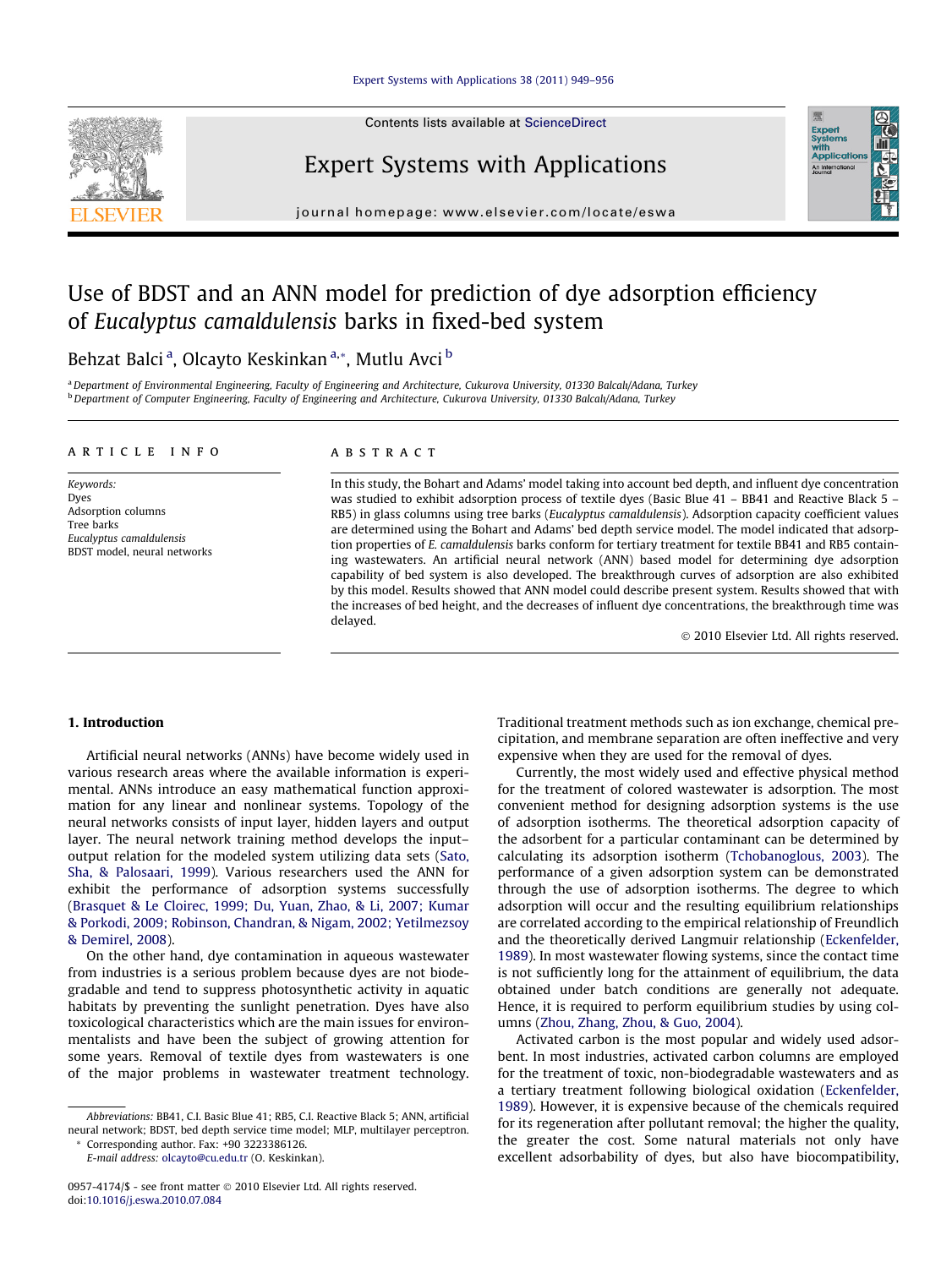#### Nomenclature

| w/w<br>A       | percent on dry weight bases, g/g<br>absorbency, nm                                                     | b <sub>i</sub> | the threshold value<br>volume of water, L (As an input of the system for ANN)                                 |
|----------------|--------------------------------------------------------------------------------------------------------|----------------|---------------------------------------------------------------------------------------------------------------|
| $V_b$<br>$T_h$ | volume of water treated at breakthrough, L<br>time required for the effluent to reach the breakthrough | $h_i$<br>h     | bed depth, cm ((As an input of the system for ANN)<br>normalized bed depth, cm (As an input of the system for |
|                | concentration, h                                                                                       |                | ANN)                                                                                                          |
| D              | bed depth, cm                                                                                          | $C_i$          | influent dye concentration, mg/L (As an input of the sys-                                                     |
| $N_0$          | average adsorption capacity per volume of bed, mg dye/                                                 |                | tem for ANN)                                                                                                  |
| C <sub>0</sub> | L solution<br>column influent dye concentration or initial dye concen-                                 | C              | normalized effluent dye concentration, mg/L (As an in-<br>put of the system for ANN)                          |
|                | tration, $mg/L$                                                                                        | X              | the input matrix for the neural network                                                                       |
| $C_h$          | allowable effluent dye concentration at breakthrough<br>point, mg/L                                    | y              | dye concentration of the treated water (As an output of<br>the system for ANN)                                |
| $C_t$          | effluent concentration at time t, min                                                                  | $W_1$          | weight of the first layer of the neural network                                                               |
| $\upsilon$     | linear flow rate through the bed, cm/h                                                                 | $W_2$          | weight of the second layer of the neural network                                                              |
| K              | rate constant of adsorption, L/mg h                                                                    | b <sub>1</sub> | bias values of the first layers of the neural network                                                         |
| $w_{ii}$       | the weight of input $i$ to neuron $j$ ,                                                                | b <sub>2</sub> | bias values of the second layers of the neural network                                                        |
| $\chi_{pi}$    | input <i>i</i> , that is, output <i>i</i> from the previous layer for input<br>pattern <i>p</i>        | $Q_{0.1}$      | breakthrough capacity (at 10% or $C_t/C_0 = 0.1$ )                                                            |

biodegradability, and nontoxicity. To replace activated carbon with cheaper alternatives such as natural materials mentioned above, and to utilize various waste products, many novel materials have been tested such as micro-organisms [\(Aksu, 2001; Aksu & Tezer,](#page--1-0) [2000; Basibuyuk & Forster, 2003; Hu, 1992; Mohan et al., 2002\)](#page--1-0), tree fern [\(Ho, Chiang, & Hsueh, 2005](#page--1-0)), banana pith ([Namasivayam](#page--1-0) [& Kanchana, 1992; Namasivayam, Prabha, & Kumutha, 1998\)](#page--1-0), neem sawdust ([Khattri & Singh, 2000](#page--1-0)), peat ([Poots, McKay, &](#page--1-0) [Healy, 1978\)](#page--1-0), agricultural waste residues [\(Robinson et al., 2002\)](#page--1-0), recycled alum sludge [\(Chu, 2001](#page--1-0)), Fuller's Earth ([Atun, Hisarl](#page--1-0)ı[,](#page--1-0) [Sheldrick, & Muhler, 2003\)](#page--1-0), lignite ([Allen & Brown, 1995](#page--1-0)), perlite ([Dogan, Mahir, & Onganer, 2000\)](#page--1-0), apple pomace and wheat straw ([Robinson et al., 2002\)](#page--1-0), bottom ash and de-oiled soy [\(Gupta, Mittal,](#page--1-0) [Krishnan, & Mittal, 2006; Low, Lee, & Tan, 1995](#page--1-0)), carbon slurry waste ([Jain, Gupta, & Suhas, 2003\)](#page--1-0), bamboo dust, coconut shell, groundnut shell and rice husk ([Kanan & Sundaram, 2001\)](#page--1-0), coir pith ([Namasivayam et al., 2001\)](#page--1-0), orange peel ([Namasivayam,](#page--1-0) [Muniasamy, Gayathri, Rani, & Ranganathan, 1996\)](#page--1-0), Indian rosewood sawdust ([Garg, Amita, Kumar, & Gupta, 2004\)](#page--1-0), chitosan and chitin ([Juang, Tseng, Wu, & Lin, 1996](#page--1-0)), biogas residual slurry ([Namasivayam & Yamuna, 1992](#page--1-0)), activated carbon prepared from plum kernels [\(Wu, Tseng, & Juang, 1999](#page--1-0)), fly ash ([Wang, Boyjoo,](#page--1-0) [& Choueib, 2005\)](#page--1-0), kaolinite [\(Ghosh & Bhattacharyya, 2002\)](#page--1-0), calcinated alumite ([Ozacar & Sengil, 2002](#page--1-0)), cement kiln dust ([Nassar,](#page--1-0) [Daifullah, Magdy, & Ebrahiem, 2002\)](#page--1-0) and aquatic plants including Spirodela polyrrhiza [\(Waranusantigul, Pokethitiyook, Kruatrachue,](#page--1-0) [& Upatham, 2003\)](#page--1-0), Hydrilla verticillata ([Low, Lee, & Heng, 1993\)](#page--1-0), Eichornia crassipes [\(Low et al., 1995\)](#page--1-0) and Ceratophyllum demersum and Myriophyllum spicatum [\(Keskinkan, 2006\)](#page--1-0). Although the contribution of natural adsorbents to wastewater treatment is already known there is little literature information on the dye adsorption capacities of Eucalyptus tree barks ([Mohan, Rao, Prasad, & Karthikeyan,](#page--1-0) [2002\)](#page--1-0) in a batch and fixed-bed system. Moreover, there are no literatures concerning biosorption of BB41 and RB5 onto barks of Eucalyptus camaldulensis. The determination of the dye adsorption capability of E. camaldulensis barks may contribute to system design approaches to adsorption systems for dye-containing wastewaters. Data from any dye adsorption studies can also be incorporated into full-scale field applications through the determination of the adsorption characteristics of E. camaldulensis barks. In this study, important parameters to design a column packed with E. camaldulensis barks such as column bed height and initial concentration of dye solution have been investigated. The breakthrough curves for the adsorption of dyes were analyzed using BDST. Adsorption potential of dyes (BB41 and RB5) towards E. camaldulensis barks at different dye concentrations was also exhibited by using an artificial neural network.

#### 2. Experimental methods

#### 2.1. Adsorbent

In the south region of Turkey, E. camaldulensis is a common species. It is native to Australia. Large evergreen tree E. camaldulensis has 24–40 m high and its stout trunk is often short and crooked, to 2 m in diameter and crown open, widely spreading irregular. Their barks are smooth, white, gray, or buff ([Little, 1983\)](#page--1-0). According to [Yadav, Sharma, and Kothari \(2002](#page--1-0)), chemical composition of Eucalyptus barks is generally organic and percents on dry weight bases (w/w) of composition of barks are 37.4 cellulose, 19.2 hemicellulose, 5.5 free sugars, 62.2 total carbohydrates, 28.0 lignin, 4.9 ash, 1.1 total nitrogen, 15.5 water extractables, 7.2 alcohol extractables, 93.2 total organic matter.

Since the E. camaldulensis barks free of cost from any processing industries only the transport cost is involved for the tertiary wastewater treatment.

The barks of E. camaldulensis, were collected from Balcalı campus of the University of Çukurova (Adana, Turkey). All experiments were undertaken using the barks in continuous flow fixed-bed system. Upon collection, barks were washed with hot distilled water  $(60 \pm 2 \degree C)$  and dried at room temperature before application.

#### 2.2. Adsorbate

The dyestuffs, BB41 and RB5 were obtained from a local textile mill. The structures of the dyes used are as shown in [Fig. 1.](#page--1-0) Because of their persistence to waste water treatment, certain researchers have focused on azo dyes. Therefore, BB41 and RB5 were selected as a model compound for estimating the adsorption capacity of the plants used in the present study. Stock solutions of BB41 and RB5 were prepared using distilled water.

#### 2.3. Analytical method

The dye concentrations in influents and effluents were determined by using a UV–visible recording spectrophotometer